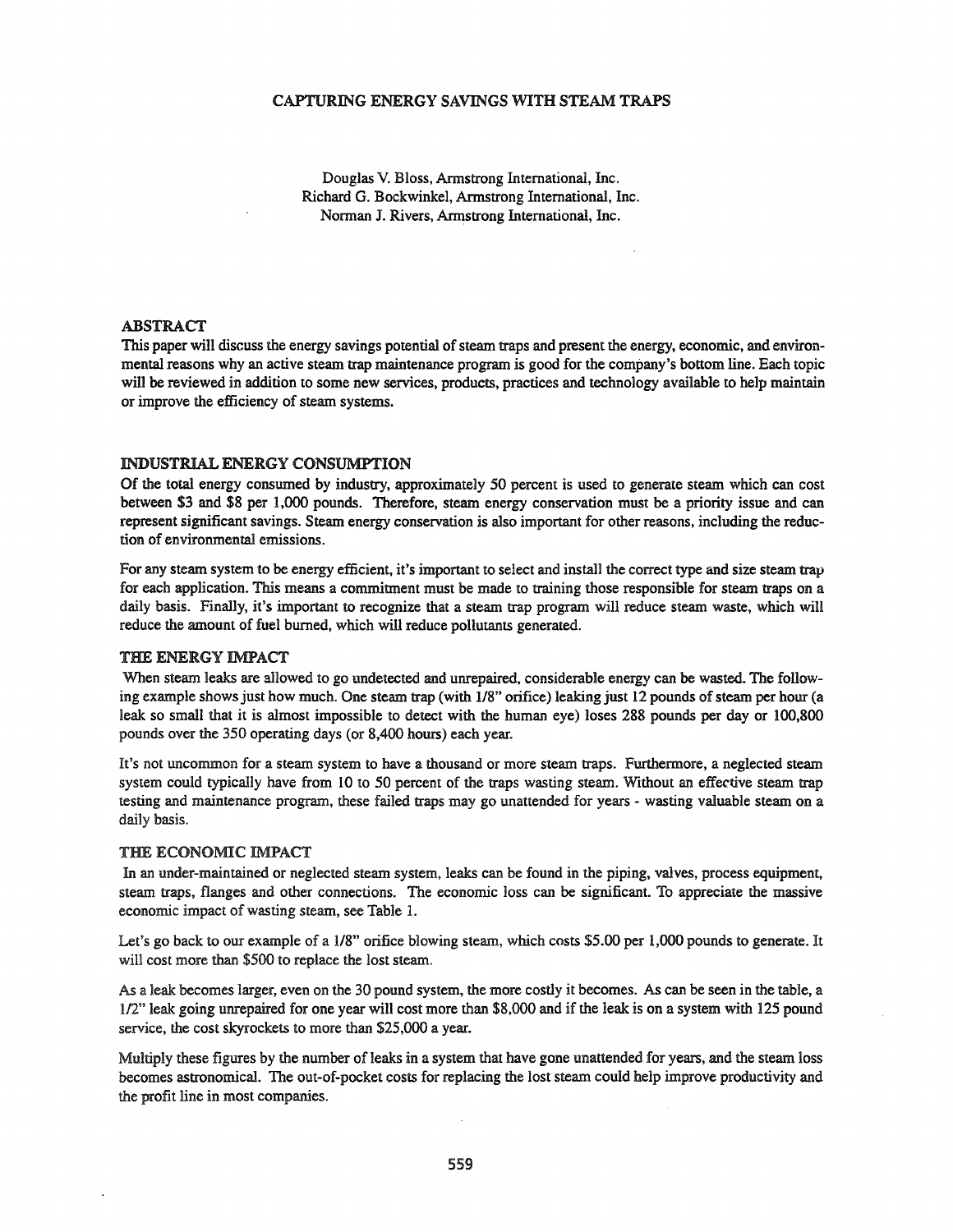| <b>Trap Application</b>        | Pressure | Orifice<br>Size, | <b>Steam Loss</b> |          |  |
|--------------------------------|----------|------------------|-------------------|----------|--|
|                                | psig     | in.              | $\frac{1}{5}$     | $S/Yr$ . |  |
| <b>Process Traps</b>           | 30       | 1/8              | 12                | \$504    |  |
|                                | 30       | 1/4              | 48                | \$2.016  |  |
|                                | 30       | 1/2              | 192               | \$8,064  |  |
|                                | 125      | 1/8              | 38                | \$1.596  |  |
|                                | 125      | 1/4              | 150               | \$6,300  |  |
|                                | 125      | 1/2              | 602               | \$25,284 |  |
| <b>Drip &amp; Tracer Traps</b> | 150      | 1/8              | 69                | \$2,898  |  |
|                                | 300      | 1/8              | 132               | \$5.544  |  |

Table 1 Steam Energy Loss by Orifice Size

One ofthe most economical ways to reduce energy waste is to identify, then eliminate areas ofsteam loss. Based on the successes of hundreds of companies that have addressed these issues, steam traps are the obvious starting point. Therefore, understanding the role and function of steam traps and why a continuing process of trap testing and maintenance are essential.

#### STEAMTRAPS

A steam system is designed to transport energy from a central location - the boiler - to remote locations in the plant, building, or operating complex. A properly designed and maintained system can lower energy, maintenance and operational costs by promoting system efficiency.

To accomplish this efficiency demands that the condensate be removed from the piping as soon as it forms. Water moving along the bottom of the pipe can be effectively discharged with an automatic valve called a steam trap.

An efficient steam trap must do more than just remove condensate. It must minimize steam loss, have a long and dependable service life, resist corrosion, vent air and CO<sub>2</sub> which can form corrosive carbonic acid, operate even in the presence of dirt and scale and operate against the system's back pressure.

#### BUT WIDCH TRAP

There are many different types, sizes and models of steam traps to choose from and each is designed to respond to conditions associated with specific applications. It's important to know which unit to install on each application. Before this can be determined, one must understand how each type of trap functions under certain conditions.

There are four basic types of steam traps: Inverted Bucket (IB), Float & Thermostatic (F&T), Disc, and Thermostatic. Each type of trap has its own unique mode of operation and is, therefore, employed in different types of applications. Table 2 shows a comparison of how various traps perform against a few of the most desirable characteristics.

In addition to the operating characteristics, close attention must be paid to properly sizing the steam trap to be installed. Ifthe trap installed is too small to handle the condensate load that reaches it, the condensate will back up and eventually block the flow of live steam. By contrast, a trap that is too large will wear out prematurely and waste steam. In either case, the trap performs at less than maximum efficiency.

#### TRAINING TEACHES TIlE WHY AND HOW

Maintaining an efficient steam system also requires well trained personnel who understand all facets of the system. This includes understanding how various trap types operate, how to size and specify traps, where and how to install each type, and how to test traps.

Few, if any, schools or universities include courses to educate students about steam traps. Therefore, steam trap manufacturers have filled the void with many quality training programs.

Some trap manufacturers offer extensive steam energy seminars. Sophisticated glass piped exhibits and demonstration laboratories help educate participants about what actually happens inside a steam system and inside vari-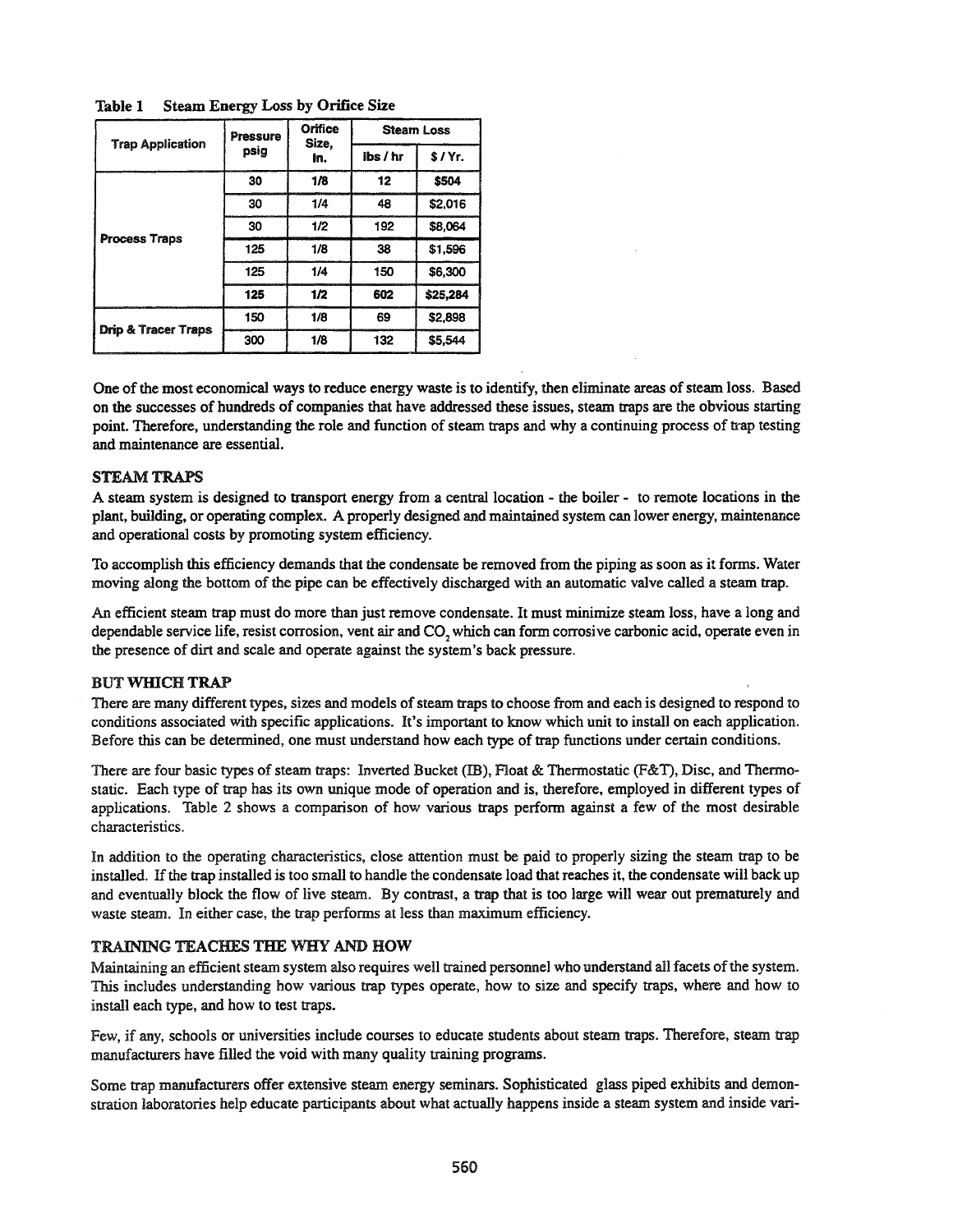| Characteristic                                                     | Inverted<br><b>Bucket</b> | F&T        | <b>Disc</b>  | <b>Thermostatic</b> |
|--------------------------------------------------------------------|---------------------------|------------|--------------|---------------------|
| Method of Operation                                                | * Intermittent            | Continuous | Intermittent | Intermittent        |
| <b>Energy Conservation (Time In Service)</b>                       | Excellent                 | Good       | Poor         | Fair                |
| <b>Resistance to Wear</b>                                          | Excelient                 | Good       | Poor         | Fair                |
| <b>Corrosion Resistance</b>                                        | Excellent                 | Good       | Excellent    | Good                |
| Resistance to Hydraulic Shock                                      | Excellent                 | Poor       | Excellent    | Poor                |
| Vents Air and CO <sub>2</sub> at Steam Temperature                 | Yes                       | No         | <b>No</b>    | No                  |
| <b>Operation Against Back Pressure</b>                             | <b>Excellent</b>          | Excellent  | Poor         | <b>Excellent</b>    |
| Ability to Handle Dirt<br>Excellent<br>Poor<br>Fair<br>Poor        |                           |            |              |                     |
| * Drainage of condensate is continuous. Discharge is intermittent. |                           |            |              |                     |

Table 2 Selected Steam Trap Performance Characteristics

005 types of traps under conditions that can be varied on command. In addition to factory training programs, similar training programs are offered by company representatives in customers' plants as part of regular maintenance training efforts.

The training efforts are supplemented with extensive training aids, field experience, trap surveys, and knowledgeable field representatives committed to continuing education programs of their own.

Some trap manufacturers have expanded their value-added service offerings to meet a customer demand for steam trap audits and regular trap testing programs.

#### TOOLS FOR TESTING

Several trap manufacturers now offer proprietary tools that help make trap testing easier, quicker, and more accurate. These products help identify potentially failed traps by sensing heat or measuring variables across the trap. Some products are designed for a particular type of trap.

For example, one manufacturer is now marketing a system specifically designed for its inverted bucket traps. The products can analyze conditions in the trap in a matter of seconds, while the trap is on-line and in-service.

This new technology offers several advantages. First, an initial steam trap survey shows that three out of every four steam traps in a facility are operating properly. To locate the 25 percent that are failed has required checking every trap in the system. With these testing products, one can quickly identify the failed traps without investing hundreds of staff hours testing properly functioning traps. Field results show a 100 percent accurate trap reading with respect to traps that are closed or blowing through.

These new products utilize a multi-sensing probe inserted into the bottom of an inverted bucket steam trap to monitor the condensate level beneath the bucket, and the temperature of that condensate. The data from the probe can be processed through a PLC or a PC and transmitted via modem hundreds of miles away.

#### WHO WILL TEST THE TRAPS

.Because trap testing is essential to a sound steam energy conservation effort, someone or some organization must take responsibility for the process. Trap testing is a process because it must go on year-in and year-out.

The most successful steam system maintenance efforts will be found in organizations that have made a commitment to reducing energy waste. Someone within these organizations surfaces as the "champion" of steam traps and commits to being trained and fully informed on subjects related to traps.

Because of the significant time, labor and cost commitments that must be made to having a designated trap cham-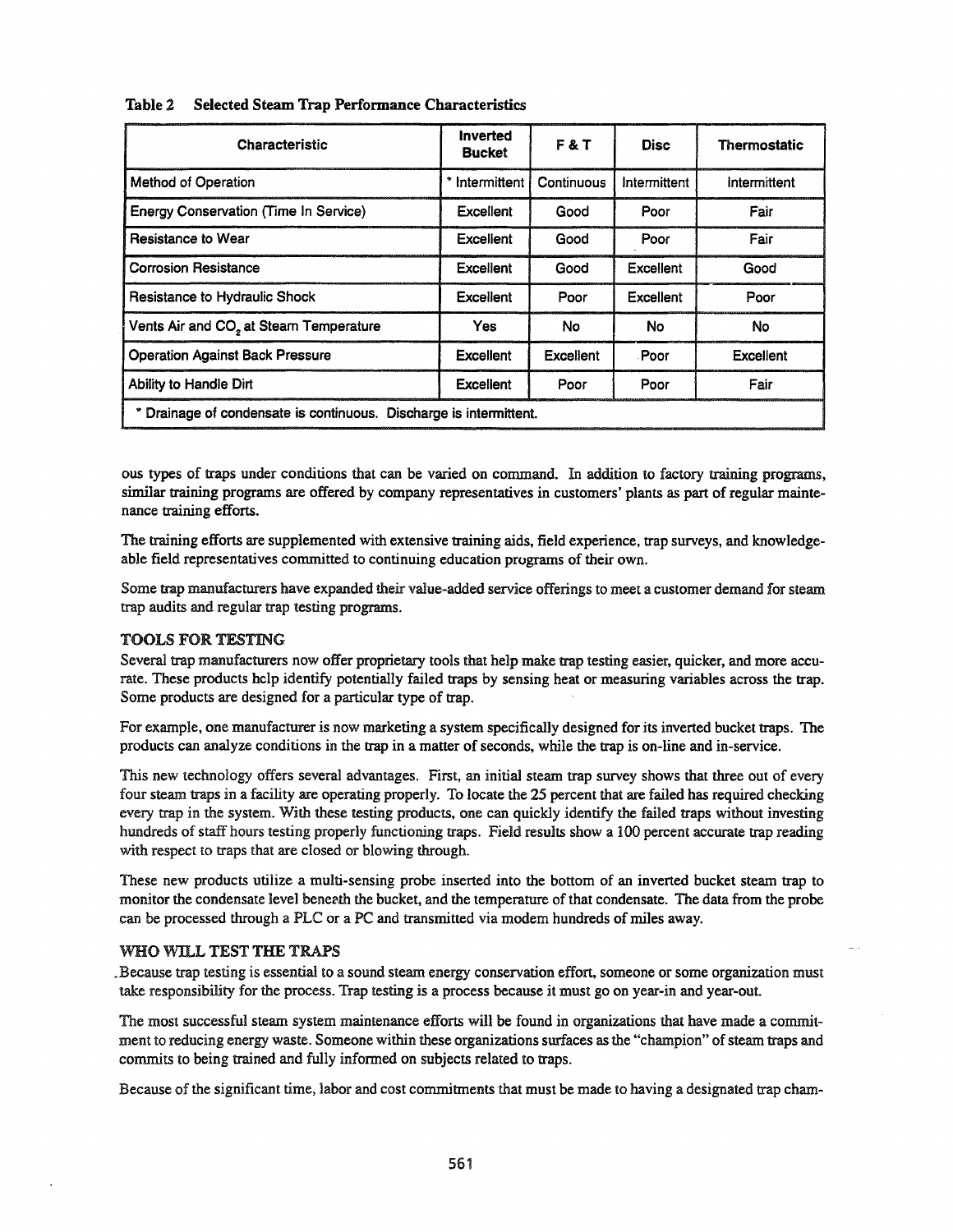pion on staff, other organizations are choosing to contract with trusted outside suppliers or service companies to manage and test their traps on a scheduled basis.

This commitment to steam traps, whether it includes an in-house program/process or if a contract service is used, has shown a favorable cost/benefit ratio for many companies. Some of the results are shared in the following examples.

# CASE EXAMPLES

Following are two case studies that reflect the economic importance of testing steam traps and maintaining steam systems. They were selected from hundreds of published success stories. .

A **Canadian** refinery with more than 7,000 steam traps has a dedicated steam trap individual who reports that even after 10 years of continued service, the trap failure rate is still under 5 percent. In the first few years following the trap testing program and the trap replacement effort, energy savings were more than \$1 million a year. Many of the traps installed were of the energy efficient inverted bucket style. Even after 10 years, the energy savings related to traps range from \$30,000 to \$40,000 per year - after expenses.

A plastic laminating facility in Ohio uses 80 percent of its 540 million pounds of steam for process equipment such as treater ovens and flatbed presses. After testing and upgrading its traps to inverted bucket traps, steam pressure to this equipment was reduced from 225 psig to 150 psig. Steam energy savings equaled \$20,000 a month, plus productivity was improved.

Case studies show that certain traps have longer service lives than others and the longer a trap functions properly, the less costly it is in the long run. Therefore, it may be more economical to replace the short-life traps with designs that have longer operating lives. Furthermore, this will result in a more efficient use of energy and that equates to less fuel being burned and thus less air pollution.

## ENVIRONMENTAL FACTORS

To understand and appreciate the environmental impact of wasting steam, let's revisit that small leak in a steam trap with a 1/8" orifice that can waste more than 100,000 pounds of steam each year.

As a leak becomes larger, even on the 30 pound system, the more costly it becomes. For example, a 1/4" leak going unrepaired for one year will waste more than 400,000 pounds of steam. If this same 1/4" leak is on a system with 125 pound service, the steam loss increases to more than one million pounds a year.

## THE FUEL TYPE FACTOR

Obviously the type of fuel, the method used to fire the boiler when using coal, the heating value, and the analysis of the fuel all contribute to the amount of pollutants generated. The emissions measured include: particulate matter, sulphur oxides, nitrogen oxides, carbon monoxide and total carbon. See Table 3.

As an example, locate 150 psig and 5/64" orifice then follow the chart from left to right for bituminous coal. That one little leak would require 11.9 tons ofcoal per year to replace the loststeam. When that amount of coal is burned under the stated conditions, the following pollutants are generated:

727 pounds of Particulate Matter 465 pounds of Sulfur Oxides 250 pounds of Nitrogen Oxides 7.2 pounds of Carbon Monoxide and 9.7 tons of Carbon per year.

Ifthe coal costs \$57 per ton, then the annual fuel bill to replace that 27 pounds per hour is \$679. The fuel savings alone can easily justify replacing a failed steam trap as soon as it's identified.

Proceed further to the right and see the pollutants created by using residual oil and natural gas as the boiler fuel. Remember, these figures are for just one steam trap, or system leak, wasting steam for 350 days per year.